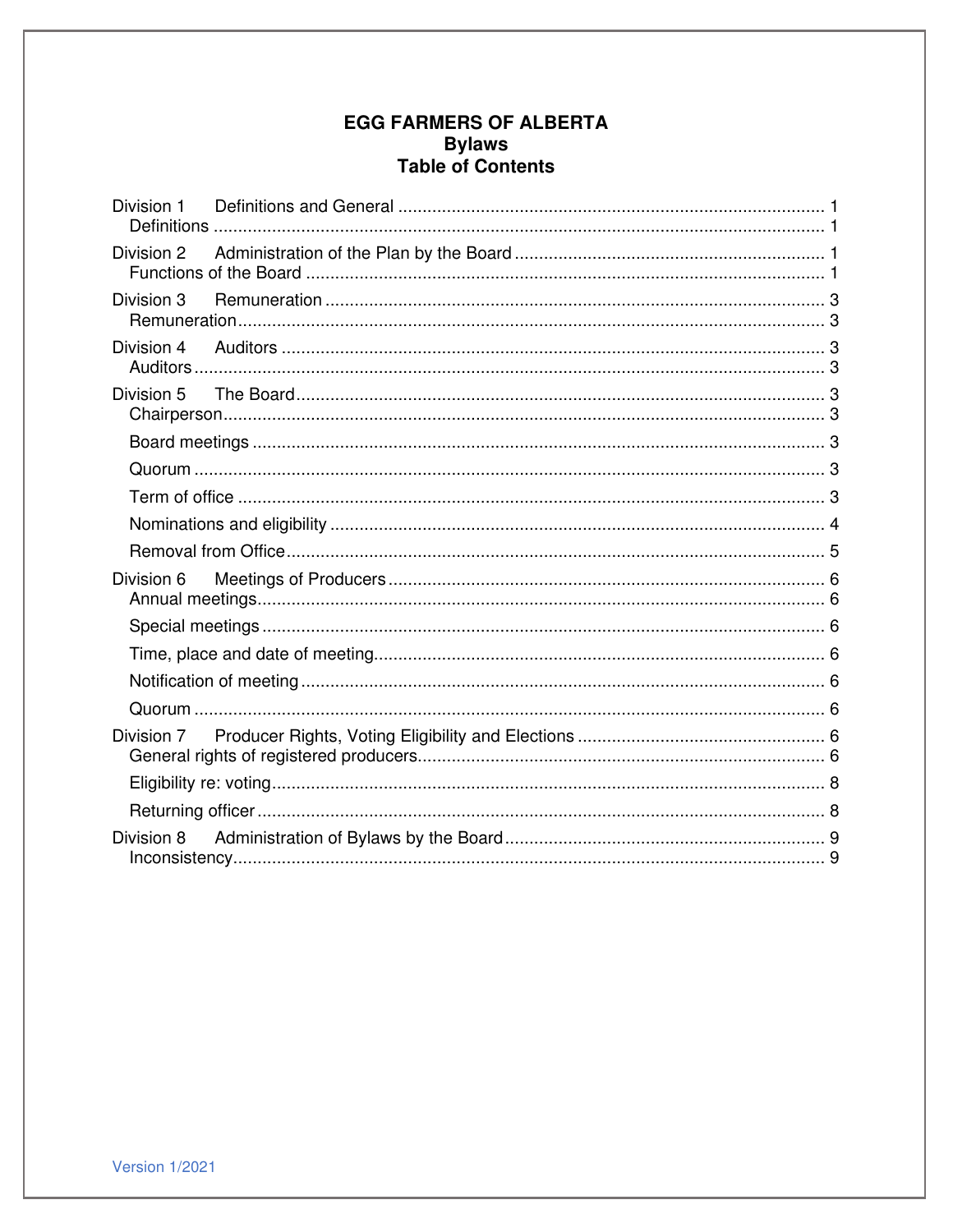## **EGG FARMERS OF ALBERTA Bylaws**

A Bylaw relating to the conduct of the affairs of the **EGG FARMERS OF ALBERTA** made pursuant to Section 26 (2.1) of the Marketing of Agricultural Products Act, R.S.A. 2000, Chapter M-4 (hereinafter the "Act") and amendments thereto.

IT IS HEREBY ENACTED as Bylaws of the **EGG FARMERS OF ALBERTA** (hereinafter called the "EFA"), as follows:

## **Division 1 Definitions and General**

## **Definitions**

- Words used in these Bylaws have the same meaning as they do in the Plan and the Act.
- 2 In these Bylaws,
	- (a) "Act" means the Marketing of Agricultural Products Act;
	- (b) "assets" means economic resources controlled by the body as a result of past transactions and from which future economic benefits may be obtained;
	- (c) "auditor" means a professional accounting firm registered under the Chartered Professional Accountants Act and authorized to perform an audit engagement;
	- (d) "Bylaws" means the bylaws made by the EFA pursuant to section 26(2.1) of the Act;
	- (e) "member"" means a member of the EFA Board as elected or appointed from time to time;
	- (f) "investment" means a commitment of assets in order to gain a financial return but does not include an expenditure of assets for the purposes of research and development or current operations;
	- (g) "Marketing Regulation" means the Egg Farmers of Alberta Marketing Regulation; and
	- (h) "Plan" means the Egg Farmers of Alberta Plan Regulation.

## **Division 2 Administration of the Plan by the Board**

## **Functions of the Board**

- 3 The Board
- (a) shall
	- (i) open one or more accounts in a bank, trust company, treasury branch, credit union or other depository, and
	- (ii) designate those officers, employees and other persons necessary to sign cheques and transact the Board's business with its bank, trust company, treasury branch, credit union or other depository;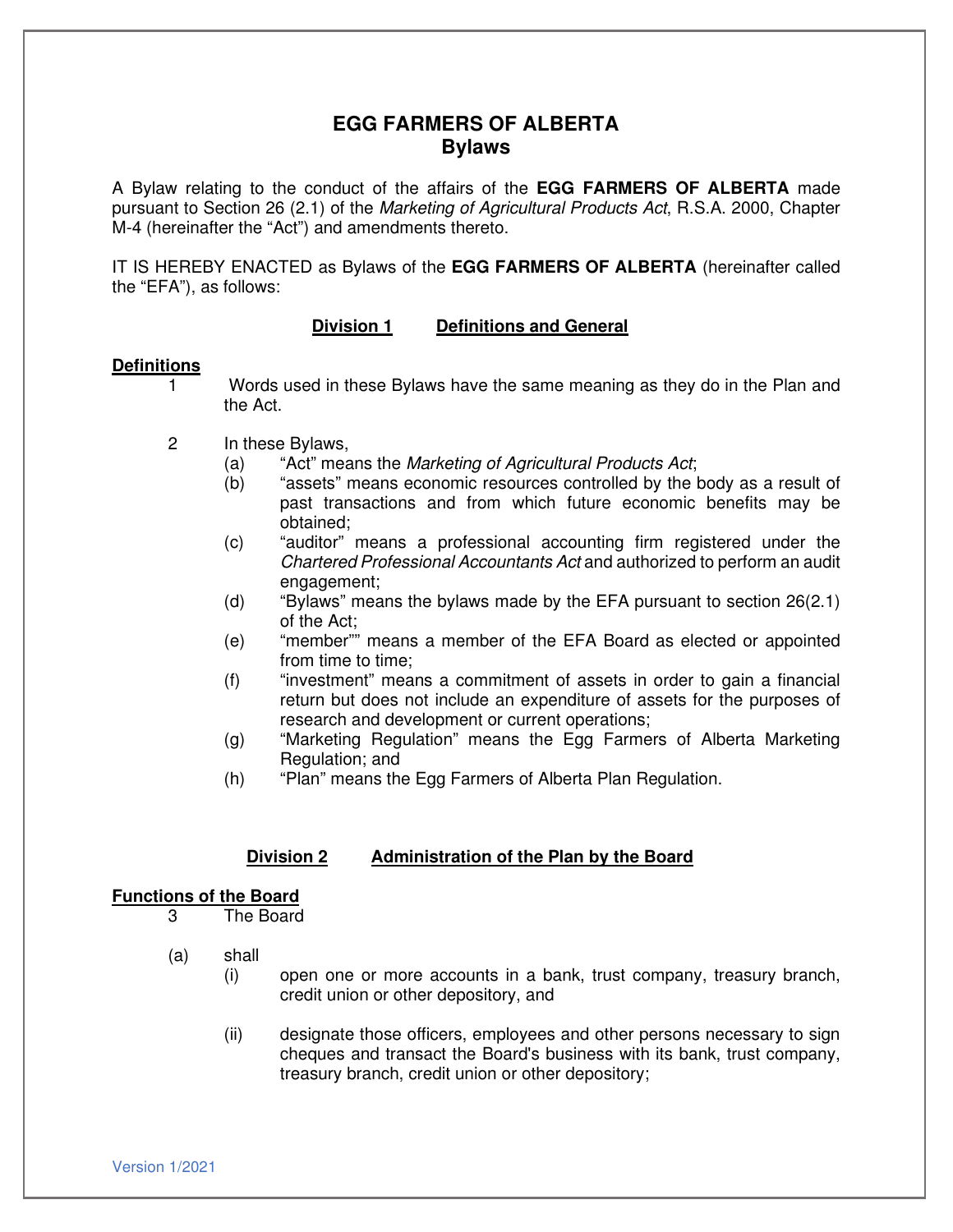- (b) when investing its assets must make prudent investments in accordance with the requirements of Section 3 of the Trustee Act respecting the investment of assets and may delegate to an agent in accordance with Section 5(1) to (3) of that Act;
- (c) must establish policies respecting the management of its assets as required by the Operation of Boards and Commissions Regulation (AR 26/99);
- (d) shall cause books and records, including financial records, to be maintained:
	- (i) from time to time as may be required under the Act, the regulations or by order of the Council, or
	- (ii) as may be determined by the Board;
- (e) subject to subsection (f), shall, on the written request of 5 registered producers or any member of the Council, open its books and records for inspection by the party or parties that made the request at all reasonable times at the office of the Board;
- (f) may refuse to allow access or may limit access by a registered producer to books and records under subsection (e) if the Board is of the opinion that access would reveal commercially sensitive information about a producer, processor or other person;
- (g) shall maintain an office and notify each registered producer, each processor and the Council of the location of the office;
- (h) may appoint officers and agents, prescribe their duties and fix and provide for their remuneration;
- (i) may
	- (i) enter into an operating line of credit or other loan agreement with its bank, trust company, treasury branch, credit union or other lending institution, and
	- (ii) designate those officers, employees and other persons as are necessary to transact the Board's business;
- (j) may, subject to the Act, the regulations and any orders of the Council, issue general orders governing the Board's internal operation as it may from time to time determine;
- (k) may become a member of any organization that promotes the interests of producers;
- (l) may contribute funds to any organization that promotes the interests of producers;
- (m) may retain earnings and revenues from year to year to finance the purposes of the Plan.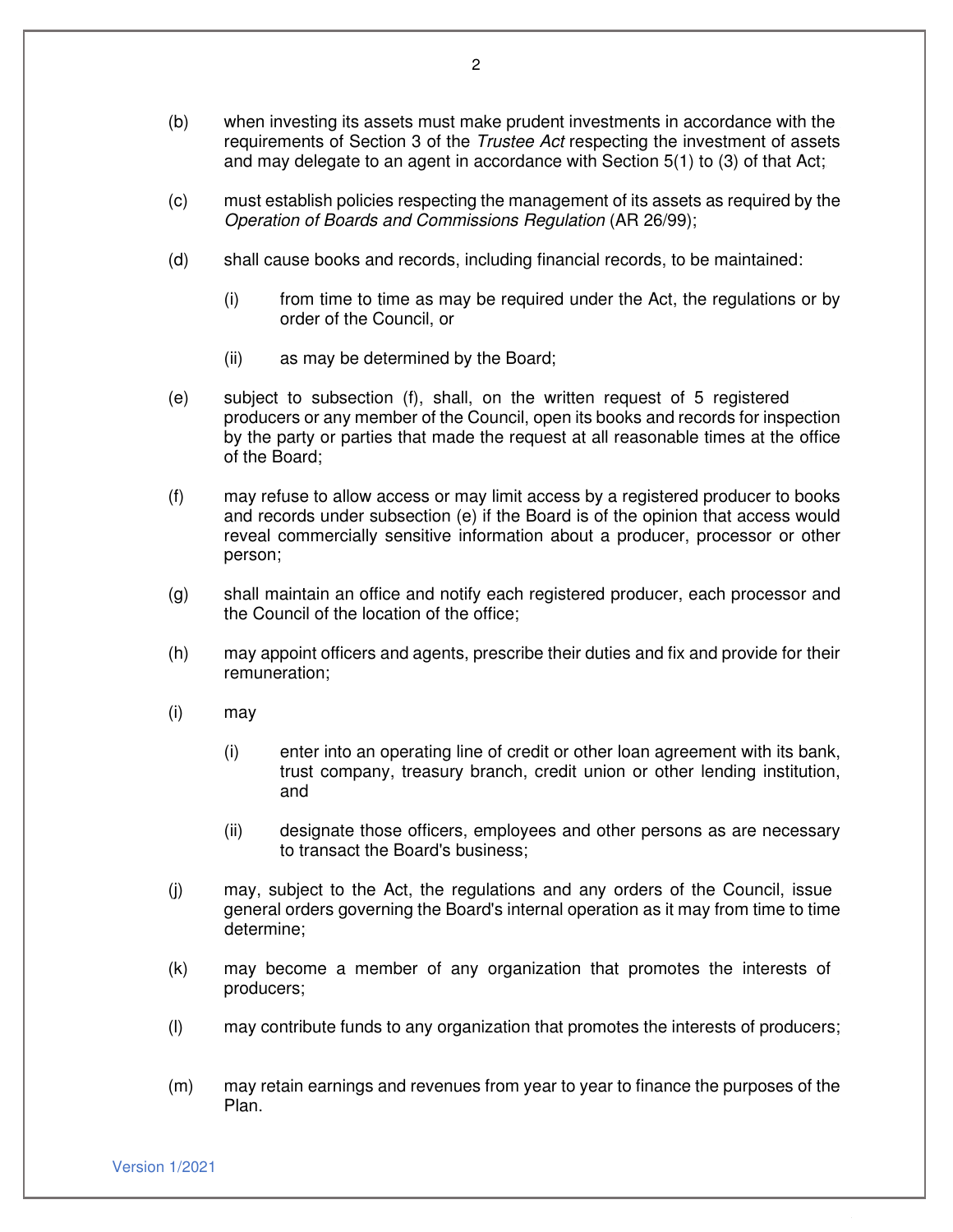## **Division 3 Remuneration**

## **Remuneration**

4 Any change in the amount of remuneration to be paid to the Chairperson of the Board and to the other members of the Board shall be fixed by a vote of the registered producers at an annual meeting or special meeting of the registered producers.

## **Division 4 Auditors**

## **Auditors**

The auditor for the Board shall be appointed at each annual meeting.

## **Division 5 The Board**

## **Chairperson**

6 The members of the Board shall, at their first meeting following each election of members to the Board, elect from the members of the Board, one member to serve as Chairperson of the Board and one member to serve as Vice-chairperson.

## **Board meetings**

7 The Board may, at the call of the Chairperson or 3 other members of the Board, conduct meetings of the members of the Board.

#### **Quorum**

8 The quorum for a meeting of the Board is a majority of the members of the Board holding office at the time of the meeting.

# **Term of office**<br>9(1)

- Each member of the Board shall be elected for a term of 3 years.
- (2) The term of office of a member
	- (a) commences on the conclusion of the annual meeting during which the member was elected, and
	- (b) expires on the conclusion of the annual meeting that takes place in the year that the member's term of office is to expire.
- (3) A person shall not serve as a member of the Board for more than 9 consecutive years, and if the person serves for 9 consecutive years, that person is not eligible to serve again as a member of the Board until the next annual meeting following the expiry of that person's last term.
- (4) Where
	- (a) A person is appointed or elected as provided for under section 17 of the Plan Regulation to fill a vacancy on the Board, and
	- (b) The term office served by the person who filled the vacancy if not greater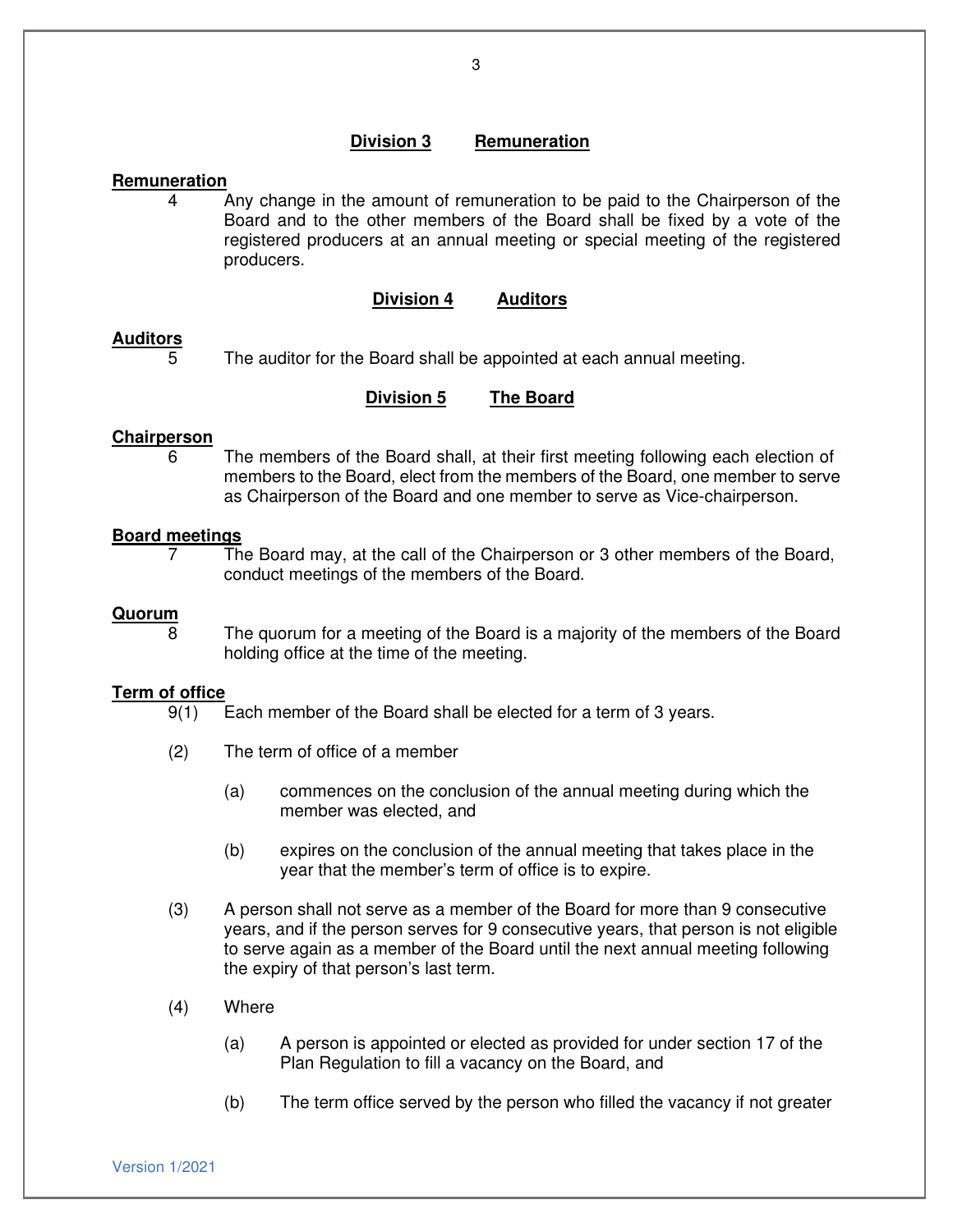than 18 months.

the time served as a member in respect of that term of office is not taken into consideration for the purposes of the terms of office provision in these bylaws.

 $(5)$  In the case of a vacancy under section 15(2) or 16(6) of the Plan, the term of office is deemed to have commenced on the day the election for the position was held.

#### **Nominations and eligibility**

10(1) A person may be nominated for election to the Board if that person

- (a) is a registered producer or a representative of a registered producer
- (b) has consented to the nomination, and
- (c) is a resident of Alberta.
- (2) Notwithstanding subsection (1), a person is not eligible to be elected to the Board if that person
	- (a) is a processor, a designated representative of a processor or a member of the board of directors of a processor, or is otherwise involved directly or indirectly in the control, management or direction of a processor or an organization that processes eggs for other producers,
	- (b) is a family member of a person referred to in clause (a), or
	- (c) if a person is in breach of, the Act, Plan or Regulation as determined by the Board from time to time.
- (3) In subsection (2), "family member" means the spouse, adult interdependent partner, child, parent, sibling, son-in-law, daughter-in-law, father-in-law or mother-in-law of the person.
- (4) Nominations for the purposes of an election shall be conducted as follows:
	- (a) the Board shall set a date for receiving nominations for election to the Board;
	- (b) at least 30 days before the date referred to in clause (a), the Board shall inform registered producers of that date and send nomination forms to registered producers;
	- (c) the nomination forms must be
		- $(i)$  in the form provided by the Board under clause  $(b)$
		- (ii) signed by at least 2 registered producers,
		- (iii) filed at the Board office on or before the date referred to in clause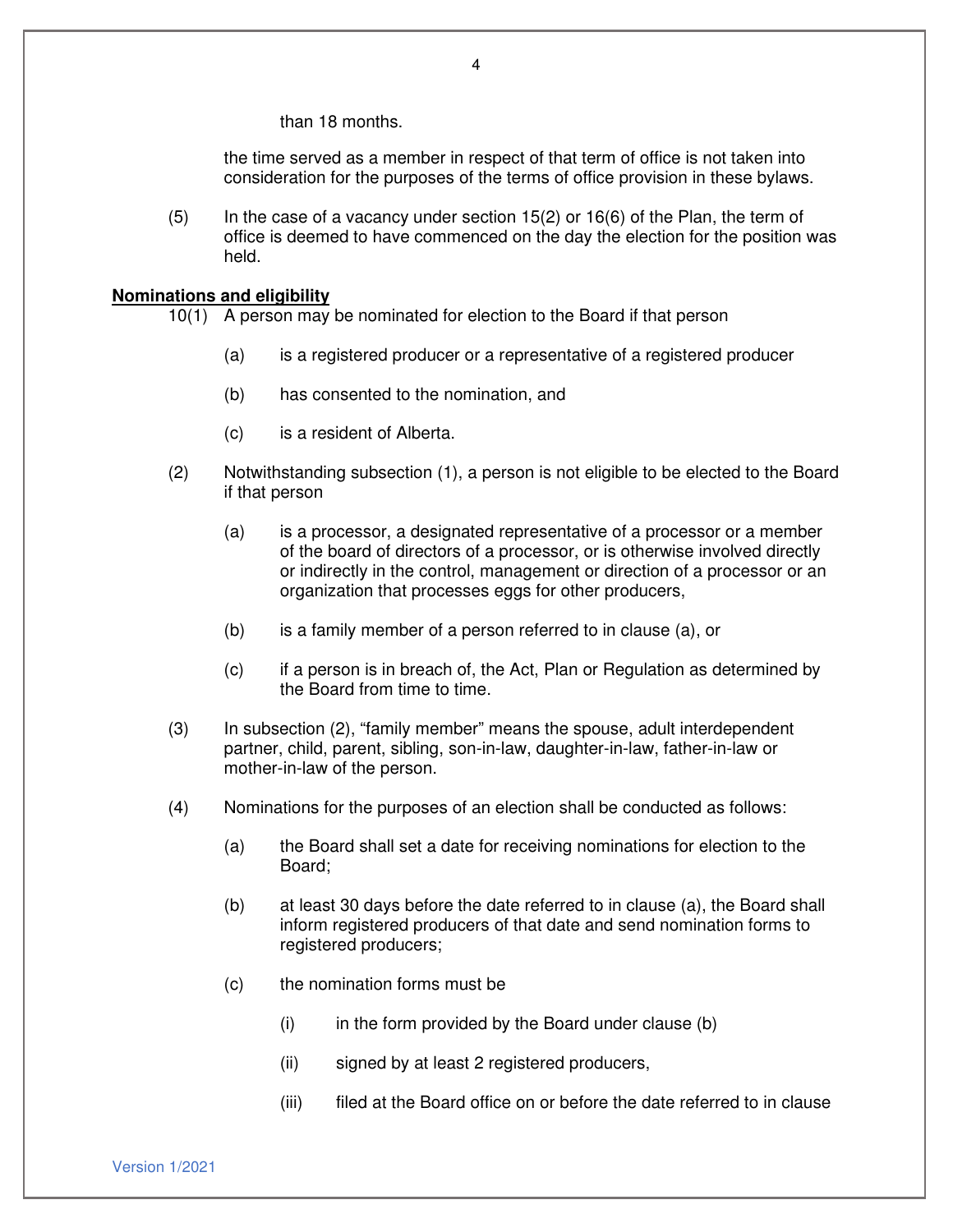(a), and

(iv) accompanied by the written consent of the eligible producer being nominated.

## **Removal from Office**

11(1) A member of the Board is disqualified from continuing to act as a member if:

- (a) the person ceases to be a registered producer;
- (b) in the case of a person who is a representative of a registered producer under section 17,
	- (i) the person ceases to be a representative of a registered producer,
	- (ii) the production facilities or all of the shares of the registered producer are sold or otherwise transferred to a person other than the representative;
- (c) the person is not a resident of Alberta;
- (d) the person has been found to be of unsound mind by a court in Canada or elsewhere;
- (e) the person is bankrupt;
- (f) the person is, without the approval of the Board, which can be given before or after the absence occurs, absent for 3 consecutive meetings of the Board;
- $(q)$  the person is ineligible to become a member by virtue of section 10(2).
- (2) A person who is disqualified under subsection  $(1)(a)$ , (b) or (c) shall tender their resignation to the Board forthwith on the effective date of:
	- (a) the person's ceasing to be a registered producer,
	- (b) the person's ceasing to be a representative of a registered producer,
	- (c) the person ceasing to be a resident of Alberta, or
	- (d) the sale or other transfer,

as the case may be.

(3) In the event a member has failed to abide by any of the Board's policies, administrative directives or orders, or a member is in breach of the Act, Plan or Marketing Regulation, the Board may then, on a motion passed unanimously by the members in attendance at a Board meeting other than the impugned member, remove that member from office.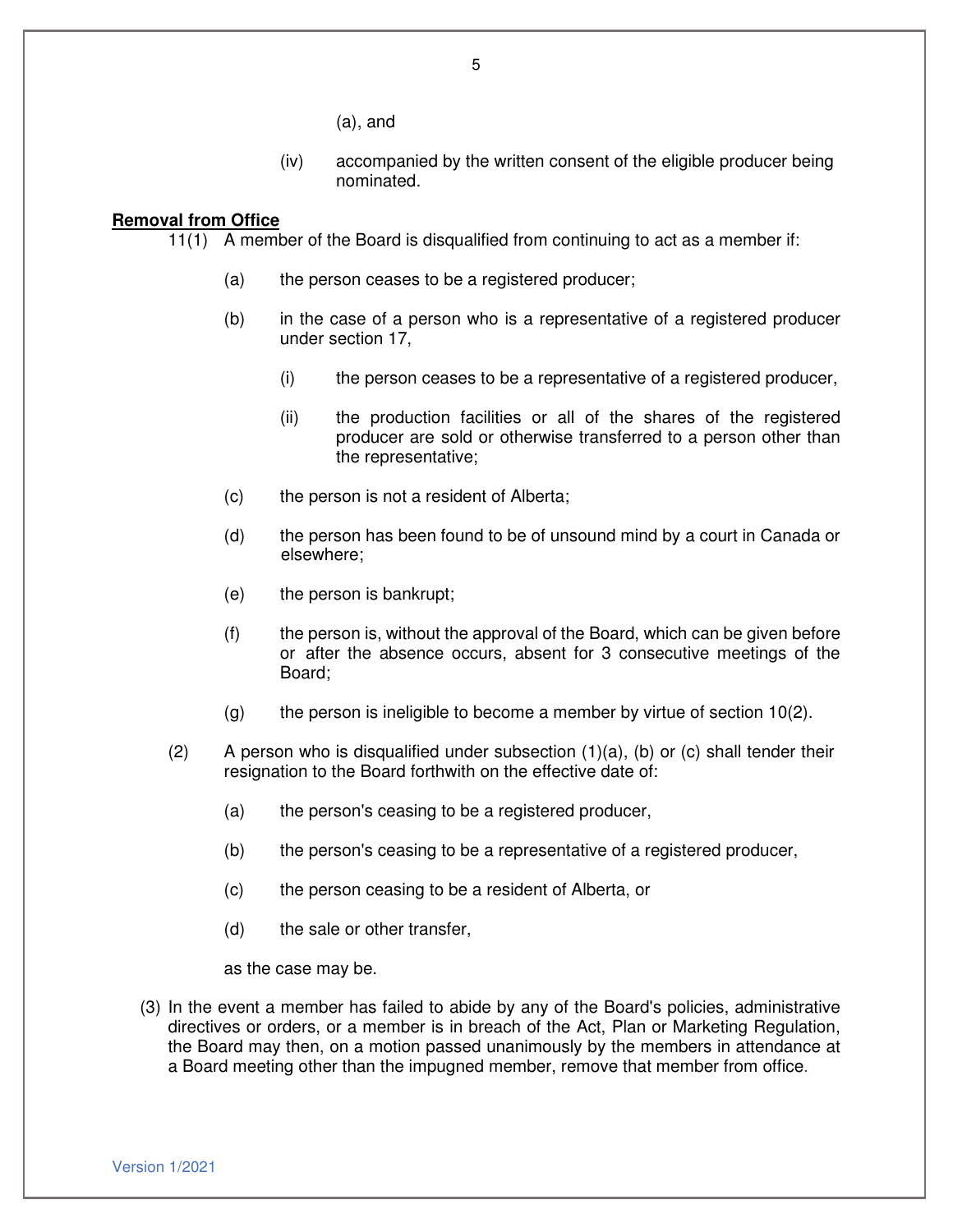## **Division 6 Meetings of Producers**

## **Annual meetings**

12 Annual meetings of the registered producers shall be held once in each calendar year and not more than 15 months may elapse between annual meetings.

## **Special meetings**

- 13 Special meetings of the registered producers:
	- (a) may be called by the Board at any time, and
	- (b) shall be called by the Board on the written request of the Council or of 25 or more registered producers.

## **Time, place and date of meeting**

- 14(1) The Board shall set the time, place and date of any annual meeting and of any special meeting.
- (2) The Board may conduct annual and special meetings by electronic means when the circumstances deem it necessary.

## **Notification of meeting**

- 15(1) The Board shall, not less than 14 days prior to an annual meeting or a special meeting, send to all the registered producers written notice of the meeting setting out
	- (a) the time, date, location and purpose of the meeting, and
	- (b) if special business is to be transacted at the meeting, the nature of the business.
- (2) Any notice given under subsection (1) may be conveyed to a registered producer
	- (a) by ordinary mail mailed to the last known address of the registered producer as shown on the records of the Board, or
	- (b) by facsimile, e-mail or other electronic means to be received at the last fax number, e-mail address or other electronic receiving number of the registered producer as shown on the records of the Board.

## **Quorum**

16 The quorum for an annual meeting or special meeting is 25 registered producers.

## **Division 7 Producer Rights, Voting Eligibility and Elections**

## **General rights of registered producers**

- 17(1) A registered producer may, subject to the Plan and these Bylaws,
	- (a) make representations on any matter pertaining to the Plan and these Bylaws,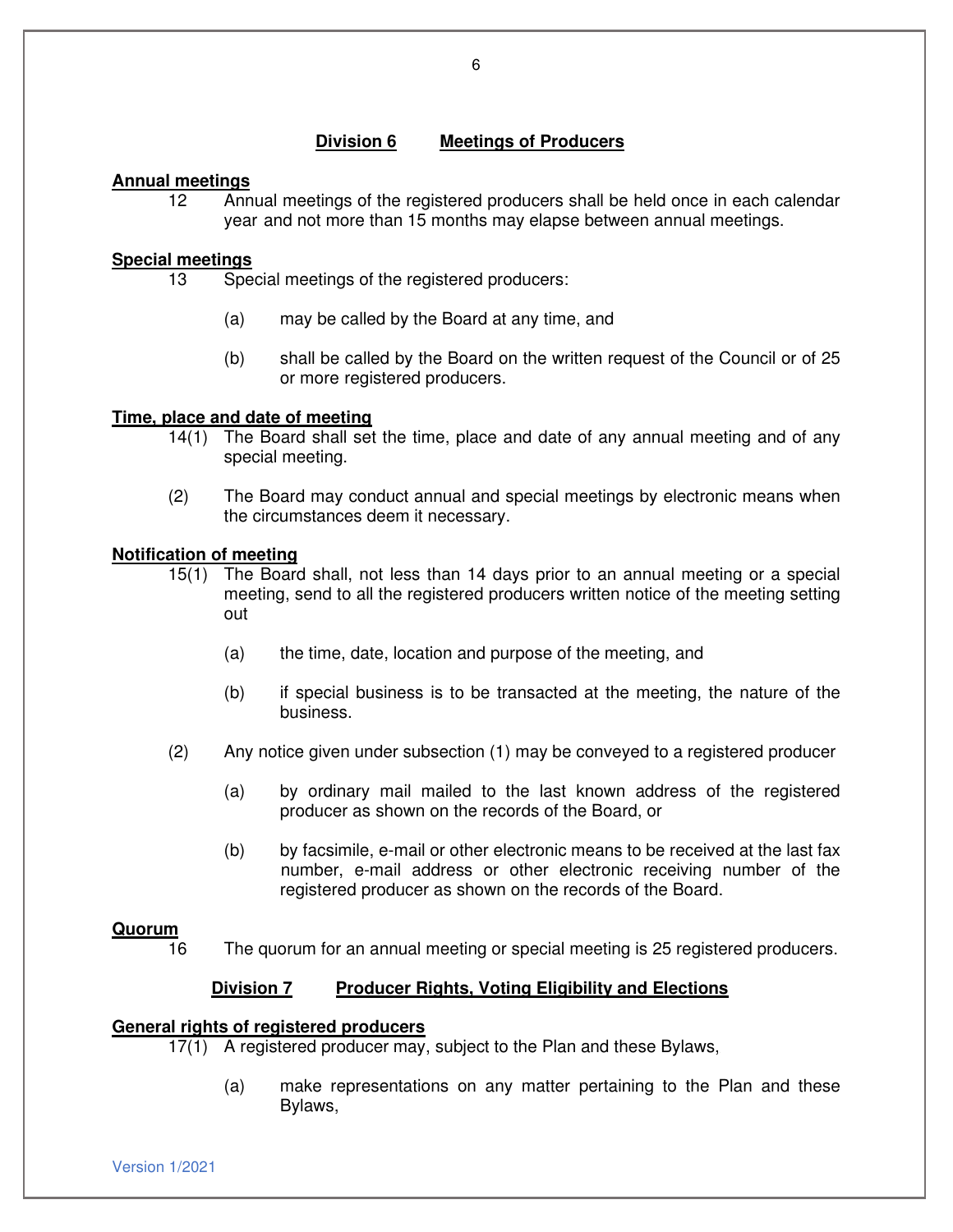- (b) attend meetings held under these Bylaws,
- (c) vote on any matter under these Bylaws,
- (d) vote at an election under the Plan and these Bylaws, and
- (e) hold office under the Plan and these Bylaws.
- (2) An individual who is a producer shall not cast a vote under the Plan and these Bylaws unless that individual's name appears on the current list of registered producers.
- (3) If a registered producer is not an individual, that registered producer shall appoint an individual to be its representative to exercise its rights under this section, and
	- (a) if the registered producer is a corporation, the corporation must appoint an individual who is a director, shareholder, member, officer or employee of the corporation or a family member of a shareholder as its representative,
	- (b) if the registered producer is a partnership, the partnership must appoint an individual who is a partner or an employee of the partnership or a family member of a partner as its representative, or
	- (c) if the registered producer is an organization other than a corporation or a partnership, the organization must appoint an individual who is a member, officer or employee of the organization as its representative.
- (4) A representative appointed by a registered producer under this section shall
	- (a) represent the registered producer in any matter pertaining to the Plan or these Bylaws,
	- (b) attend meetings on behalf of the registered producer, and
	- (c) vote and hold office, as the case may be, on behalf of the registered producer.
- (5) An appointment of a representative of a registered producer under this section shall
	- (a) be in writing, and
	- (b) in the case where a vote is to be taken at a meeting, be filed with the returning officer prior to when a vote is to take place.
- (6) An individual who is a representative of a registered producer shall not cast a vote under the Plan or these Bylaws unless that individual
	- (a) presents a document signed by the registered producer indicating the name of the individual who may vote for the registered producer, or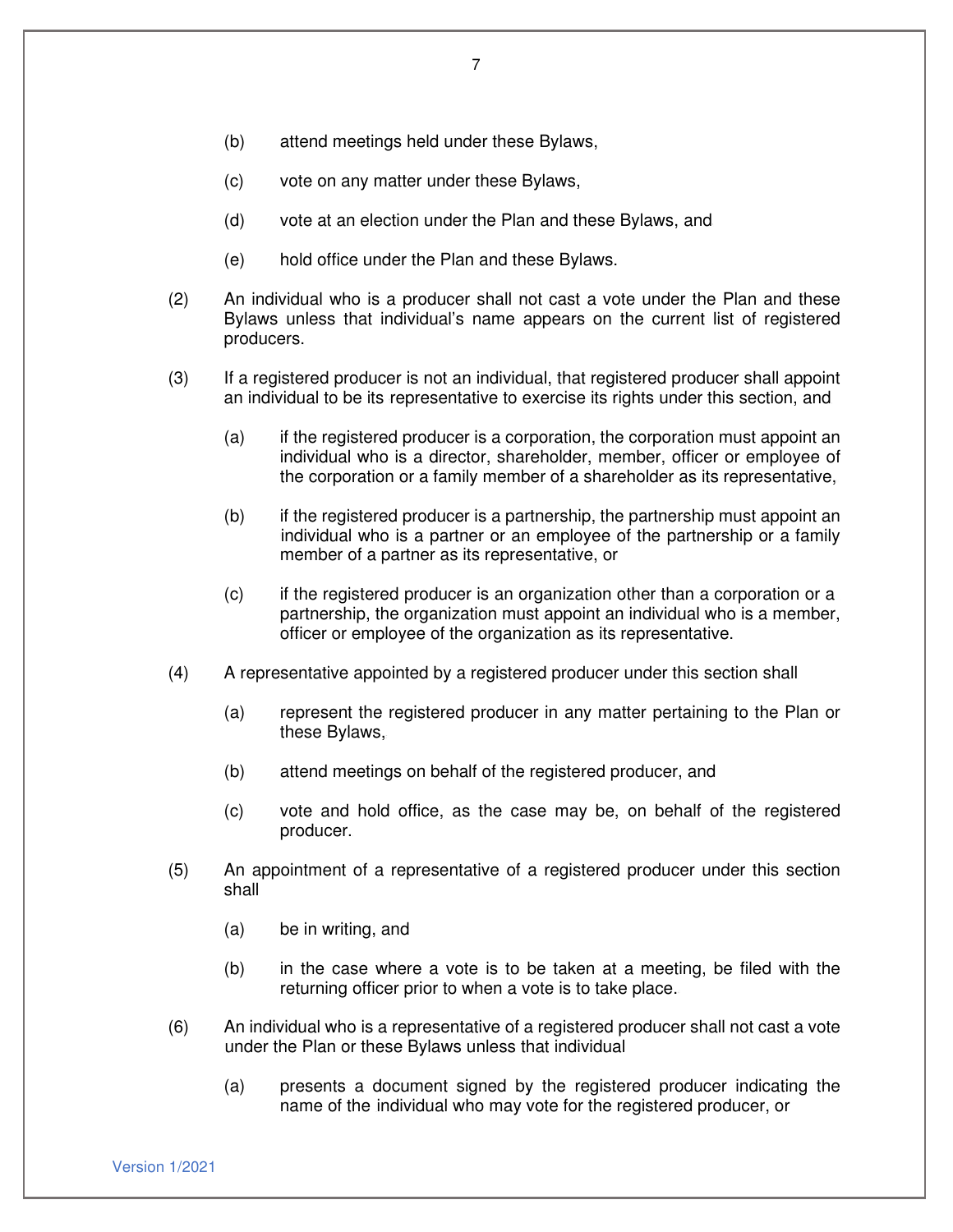- (b) makes a statutory declaration in writing stating that the individual
	- (i) is a representative of the registered producer, and
	- (ii) has not previously voted in the election or on the matter in respect of which the individual wishes to cast a vote.
- (7) A statutory declaration made under subsection (6)(b) shall be made in writing and provided to the returning officer or the deputy returning officer prior to the vote being cast.
- (8) An individual may not be a representative under this section for more than one registered producer,
- (9) An individual who is a representative shall not vote or hold office before the individual's appointment is filed in accordance with subsection (5).

## **Eligibility re: voting**

18(1) A person is entitled to vote

- (a) on any question put to a vote at an annual meeting or special meeting, or
- (b) in an election for a member,

if the person is a registered producer or representative of a registered producer, and is present at the annual meeting or special meeting.

- (2) A registered producer who is eligible to vote may vote once on each matter notwithstanding that the registered producer may manage or operate or own, lease or hold equity in 2 or more operations that are registered separately with the Board.
- (3) A person attending a meeting conducted through electronic means shall be considered to be present at such meeting.

## **Returning officer**

- 19(1) Subject to subsection (2), the General Manager of the EFA shall be the returning officer for the purposes of an election or vote taken under the Plan or these Bylaws.
- (2) The Board may appoint an individual other than the General Manager to act as returning officer for the purposes of an election or vote taken under the Plan or these Bylaws.
- (3) The returning officer may appoint individuals as deputy returning officers to assist in the conduct of elections and votes under the Plan or these Bylaws.
- (4) The returning officer shall
	- (a) ensure that a person does not cast a vote except in accordance with these Bylaws, and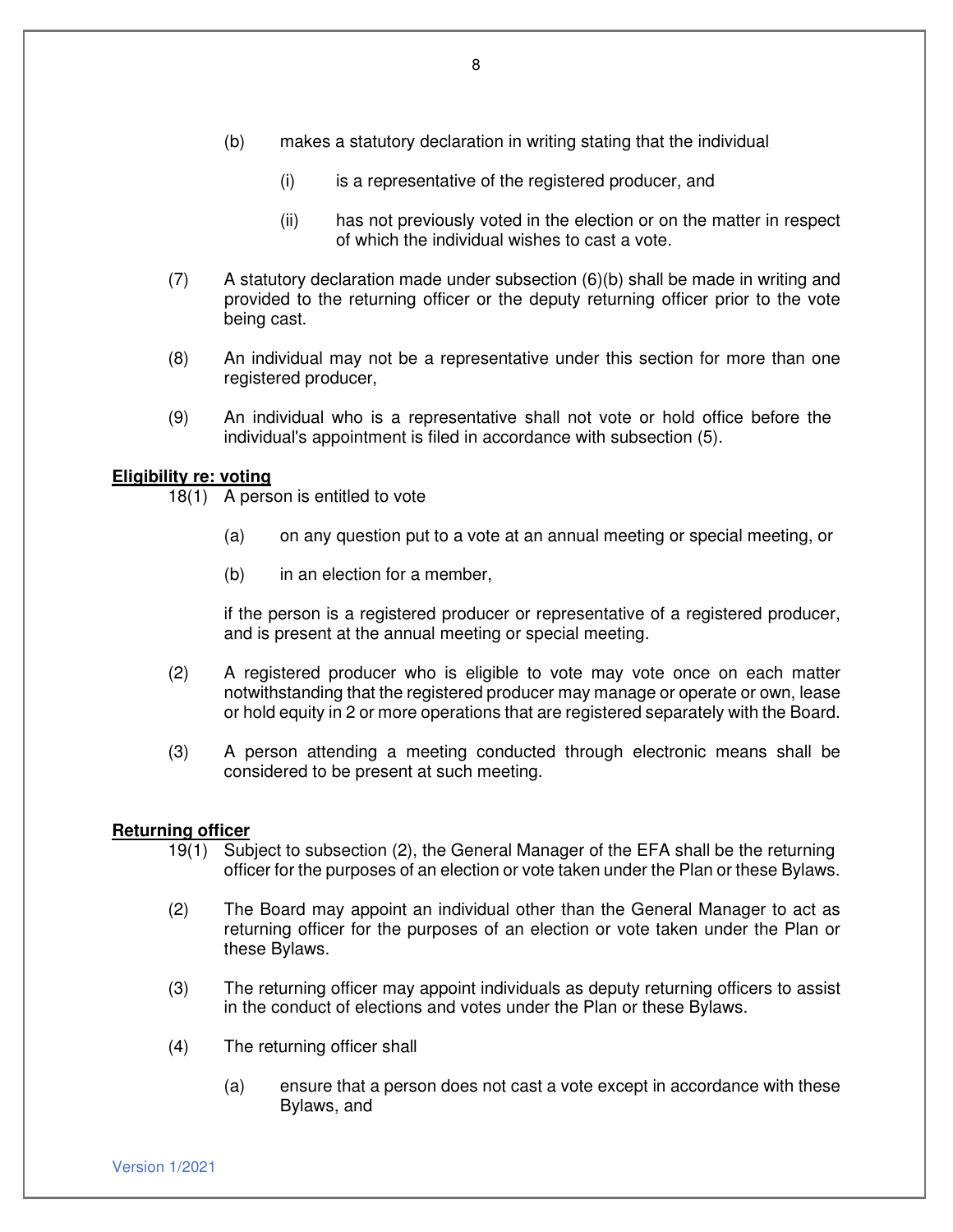- (b) permit scrutiny of the actions of the returning officer and of the deputy returning officers by a scrutineer in respect of the conduct of a vote taken under the Plan or these Bylaws
- (5) Unless otherwise directed by the Council, no returning officer or other person shall destroy any records or ballots in respect of a vote or election held under the Plan or these Bylaws until 90 days have elapsed from the date the vote was taken.

#### **Election results**

20 In the case of an election under this Plan,

(a) the candidate receiving the largest number of votes in the election is the person who is elected to the position for which the election is held;

(b) if only one person is nominated for the position that is to be filled, that person is deemed to have been elected to the position;

(c) if there are more than 2 nominations for the position and a tie vote occurs between 2 or more of the candidates that received the largest number of votes, a 2nd election for the position shall be immediately held among the tied candidates;

(d) if there are only 2 nominations for the position and a tie vote occurs, the returning officer appointed in accordance with the bylaws shall immediately select, by draw, the candidate for the position and that person is deemed to have been elected to the position.

#### **Division 8 Administration of Bylaws by the Board**

#### **Inconsistency**

21 In the event there is any conflict or inconsistency between these Bylaws and the Act, the Plan Regulation or the Marketing Regulation, then the terms of the Act and the regulations shall prevail.

#### **Bylaws amendment, repeal or replacement**

- 22(1) The repeal or amendment or a new by-law relating to the requirements of the Act may be initiated by:
	- (a) a motion of the Board, or
	- (b) upon the request of Council.
- (2) Subject to the requirements of the Act, these Bylaws may be amended or repealed by the Board upon a 2/3 majority vote of producers in attendance at an annual meeting or special meeting.
- (3) A bylaw, including an amendment or repeal, is not effective until it is approved by Council.